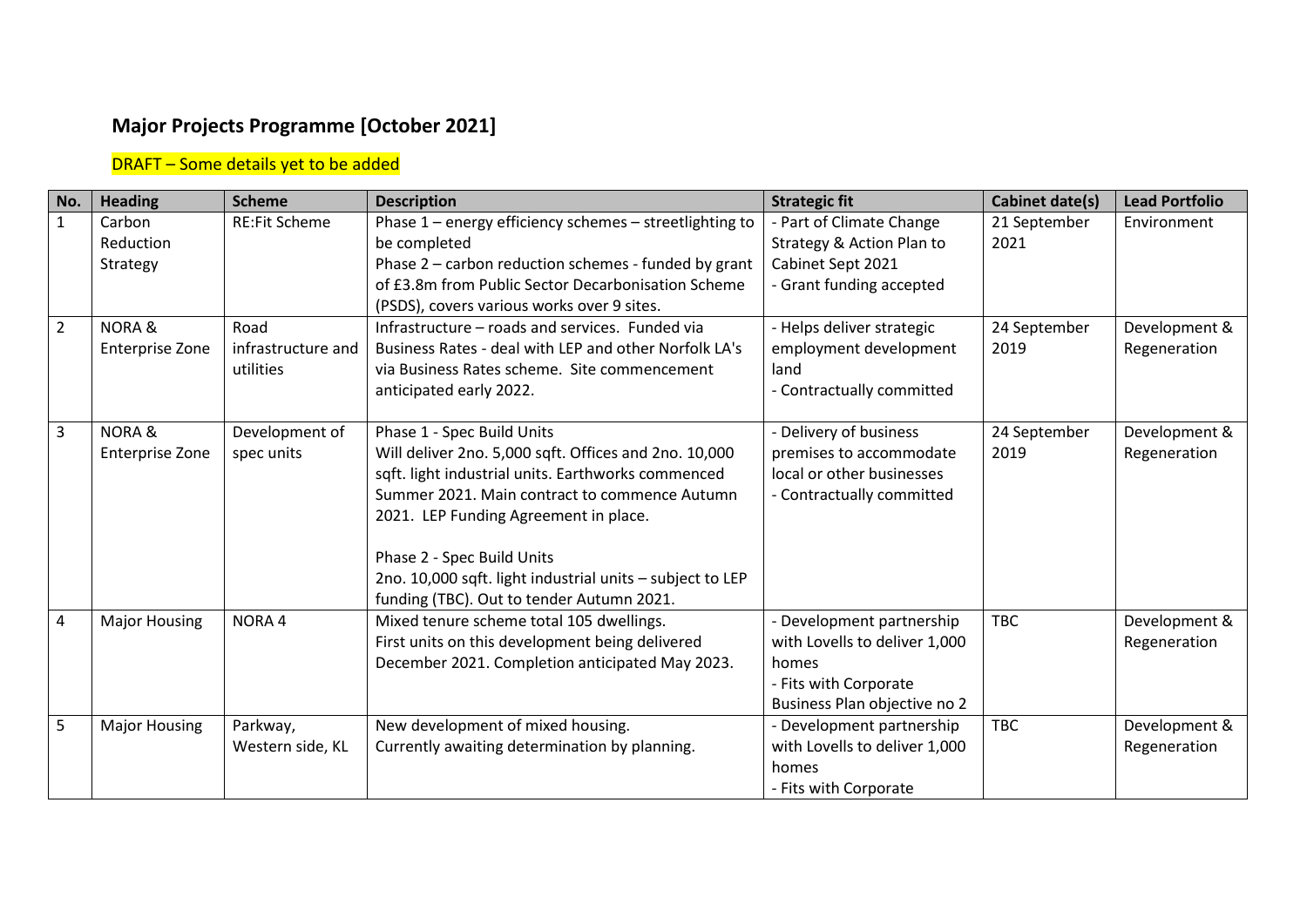| No.            | <b>Heading</b>       | <b>Scheme</b>           | <b>Description</b>                                       | <b>Strategic fit</b>          | <b>Cabinet date(s)</b> | <b>Lead Portfolio</b> |
|----------------|----------------------|-------------------------|----------------------------------------------------------|-------------------------------|------------------------|-----------------------|
|                |                      |                         |                                                          | Business Plan objective no 2  |                        |                       |
| 6              | <b>Major Housing</b> | Salters Road,           | Development of 78 units.                                 | - Development partnership     | <b>TBC</b>             | Development &         |
|                |                      | King's Lynn (also       | Works have commenced on site.                            | with Lovells to deliver 1,000 |                        | Regeneration          |
|                |                      | known as                |                                                          | homes                         |                        |                       |
|                |                      | Columbia Way)           |                                                          | - Fits with Corporate         |                        |                       |
|                |                      |                         |                                                          | Business Plan objective no 2  |                        |                       |
| $\overline{7}$ | <b>Major Housing</b> | <b>Bus Station and</b>  | Development of 47 units and a new library site.          | - Development partnership     | <b>TBC</b>             | Development &         |
|                |                      | <b>NCC Library Site</b> | Scheme will also include a 'changing place' as part of   | with Lovells to deliver 1,000 |                        | Regeneration          |
|                |                      | (St Edmunds             | the accessible toilet (public conveniences).             | homes                         |                        |                       |
|                |                      | Terrace),               | Planning achieved earlier in 2021.                       | - Fits with Corporate         |                        |                       |
|                |                      | Hunstanton              |                                                          | Business Plan objective no 2  |                        |                       |
| 8              | <b>Major Housing</b> | Southend Road           | Potential for 32 units, 15% of which need to be          | - Development partnership     | <b>TBC</b>             | Development &         |
|                |                      | coach / car park,       | affordable. Planning achieved earlier in 2021.           | with Lovells to deliver 1,000 |                        | Regeneration          |
|                |                      | Hunstanton -            |                                                          | homes                         |                        |                       |
|                |                      | potential new           |                                                          | - Fits with Corporate         |                        |                       |
|                |                      | development of          |                                                          | Business Plan objective no 2  |                        |                       |
|                |                      | mixed housing.          |                                                          |                               |                        |                       |
| 9              | <b>Major Housing</b> | Lynnsport 1             | Planning application underway for this site. Planned to  | Development partnership       | <b>TBC</b>             | Development &         |
|                |                      |                         | provide c.96 dwellings.                                  | with Lovells to deliver 1,000 |                        | Regeneration          |
|                |                      |                         |                                                          | homes                         |                        |                       |
|                |                      |                         |                                                          | - Fits with Corporate         |                        |                       |
|                |                      |                         |                                                          | Business Plan objective no 2  |                        |                       |
| 10             | West Winch           | West Winch.             | BCKLWN taking the lead in an overall collaboration       | - This Growth Area is the     | <b>TBC</b>             | Development &         |
|                | Growth Area          | 3,500 units             | agreement with the multiple owners of the land           | main allocation for housing   |                        | Regeneration          |
|                |                      | allocated in local      | identified within the Local Plan Allocation to deliver a | in the Local Plan             |                        |                       |
|                |                      | plan.                   | strategic housing allocation. Significant infrastructure |                               |                        |                       |
|                |                      |                         | requirements. Working with NCC and Homes England.        |                               |                        |                       |
|                |                      |                         | Joint BCKLWN & NCC Cabinet briefing took place in        |                               |                        |                       |
|                |                      |                         | October 2021.                                            |                               |                        |                       |
| 11             | Regeneration         | South Gate area         | Redevelopment of gateway site into King's Lynn.          | - Within the Town             | Summer 2020            | Development &         |
|                |                      | regeneration            | Includes potential acquisition of sites, master-         | Investment Plan (TIP).        | Exact date tbc         | Regeneration          |
|                |                      |                         | planning, road scheme and infrastructure. Cabinet        | - Forms part of HAZ           |                        |                       |